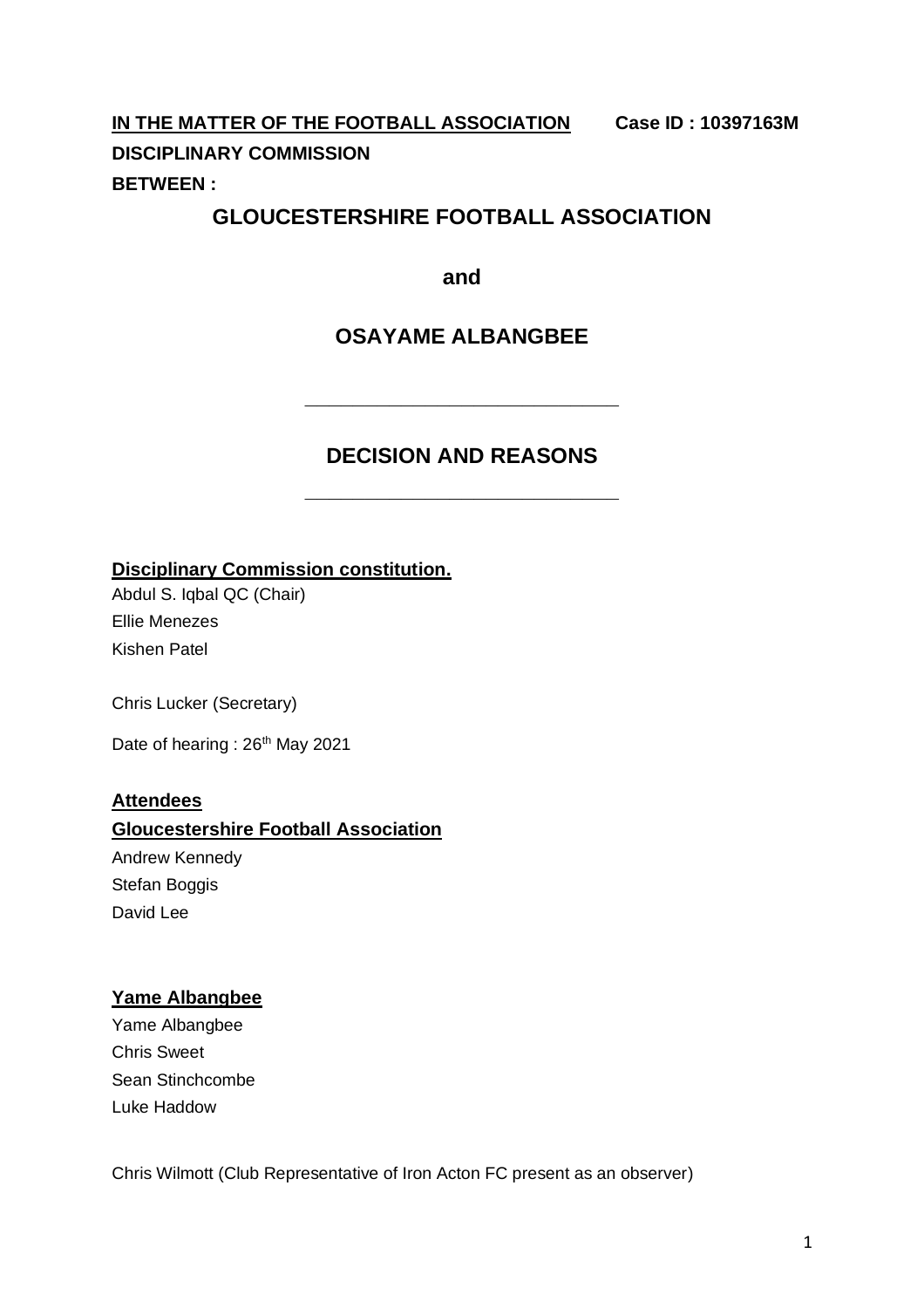1. This document sets out the written reasons for the decision in this Disciplinary Commission ("the Commission").

## **(1) The charges.**

2. By "*misconduct charge notification*" dated 7<sup>th</sup> May 2021 the Gloucestershire Football Association ("FA") alleged that Osayame Albangbee ("OA"), during a match ("the match") between Iron Acton FC and Wotton Rovers FC on 1<sup>st</sup> May 2021, acted in an improper way by deliberately spitting at the referee.

3. The FA alleged that OA was shown a yellow card by the referee (Andrew Kennedy) for dissent but that OA continued using aggressive and abusive language towards the referee that led to a second yellow card (and thereby a red card) being shown to OA by the referee. At this point, the FA alleged that OA deliberately spat at the referee and that some spittle landed on the clothing of the referee.

4. Accordingly, the FA charged OA with :

- i. Assault on a match official on 1/5/21 contrary to rule E3.1 of the Rules of the Football Association 2020/21 ;
- ii. Alternatively, improper conduct against a match official (including physical contact and threatening and abusive language or behaviour) on 1/5/21 contrary to rule E3.1 of the Rules of the Football Association 2020/21 ;

5. The charges brought by the FA are founded on the allegation that OA deliberately spat at the referee. The charge sheet indeed particularises the allegation as being "*Mr Albangbee spat at and on Referee Andrew Kennedy following his dismissal from the field of play*".

6. Accordingly, the abusive language said to have been used by OA towards the referee do not found the basis of these allegations of misconduct. The behaviour of OA by words and/or behaviour led to two yellow cards (and therefore a red) and therefore have already been the subject of sanction by the referee.

7. In these circumstances, the remit of this Commission is as to the circumstances of if, and why, OA deliberately spat at the referee. The Commission makes no findings of fact beyond the remit of the Commission.

8. OA denied both charges by response dated 10/5/21.

9. Chris Wilmott (Club Secretary of Iron Acton FC) was present throughout the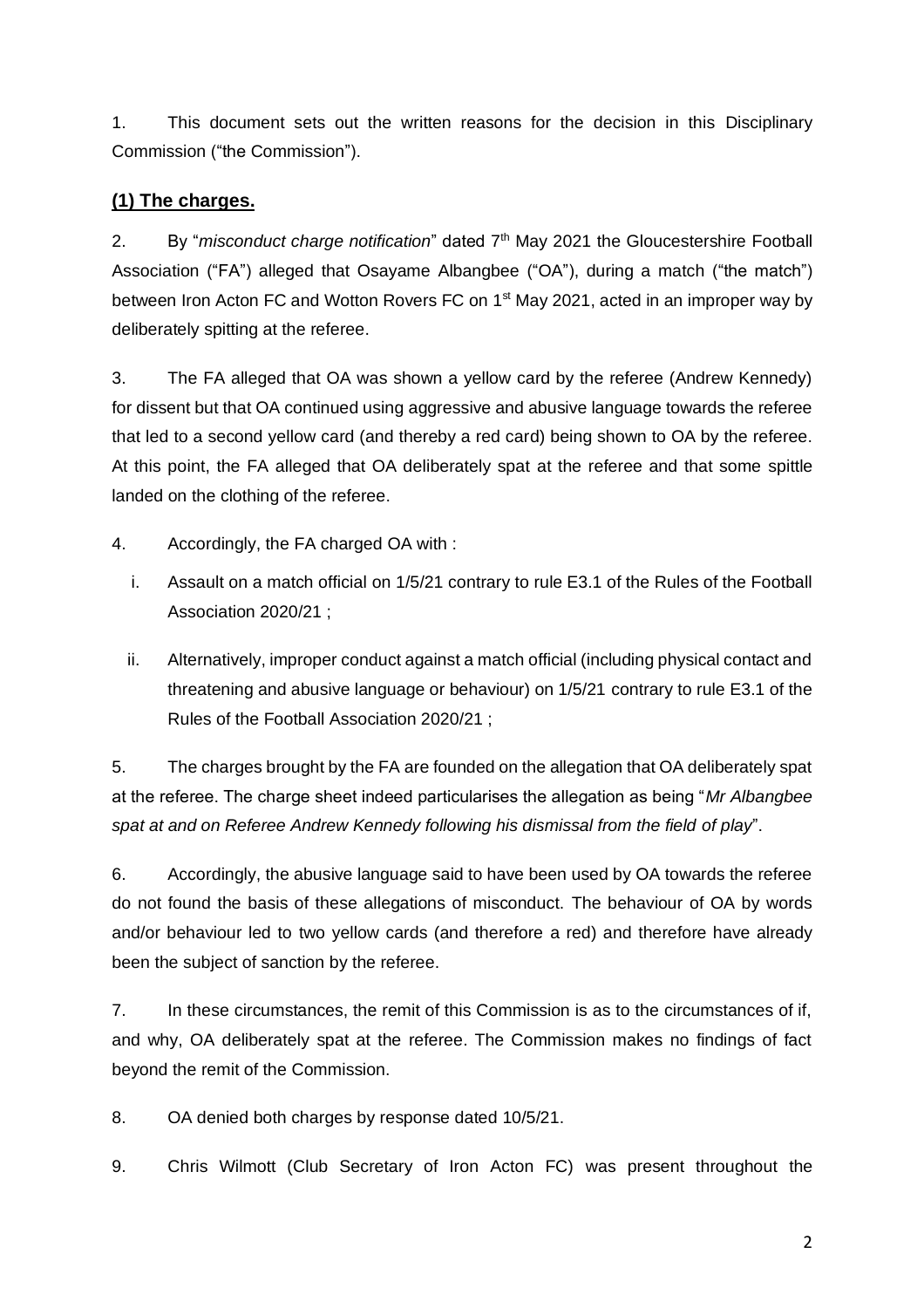misconduct hearing as an observer.

## **(2) The facts.**

#### *Evidence adduced by the FA.*

10. The FA adduced evidence from the following witnesses.

#### (i) Andrew Kennedy.

11. The Commission had a brief written statement from Andrew Kennedy dated  $4<sup>th</sup>$  May 2021. The Chair of the Commission asked questions of the witness to seek clarification of the relevant facts. OA was given the opportunity to ask questions of the witness limited to the remit of the Commission.

12. The evidence of the witness (both in writing and after clarification by questioning at the hearing) can be summarised as follows :

- i. The witness was the referee in the match ;
- ii. The witness had to speak to OA (the number 9 player for Iron Acton FC) at one stage of the match due to dissent from OA ;
- iii. A yellow card was shown to OA that meant he was sent to the "sin bin";
- iv. OA kept using abusive language towards the referee ;
- v. The witness showed a second yellow card that meant it was necessary to show a red card to OA and dismiss him from the game ;
- vi. The witness was walking about 2 to 5 yards behind OA as OA walked off the pitch ;
- vii. OA then turned half way towards his right, looked at the witness, and spat at him that ended up on the shorts of the witness. The witness did not know that the spittle had landed on him at that stage but noticed a few minutes later ;
- viii. Photographs of the spittle on the shorts were placed before the Commission ;
- ix. The game continued to completion.

#### (ii) Stefan Boggis.

13. The Commission had a brief written statement from Stefan Boggis dated 7<sup>th</sup> May 2021. The Chair of the Commission asked questions of the witness to seek clarification of the relevant facts. OA was given the opportunity to ask questions of the witness limited to the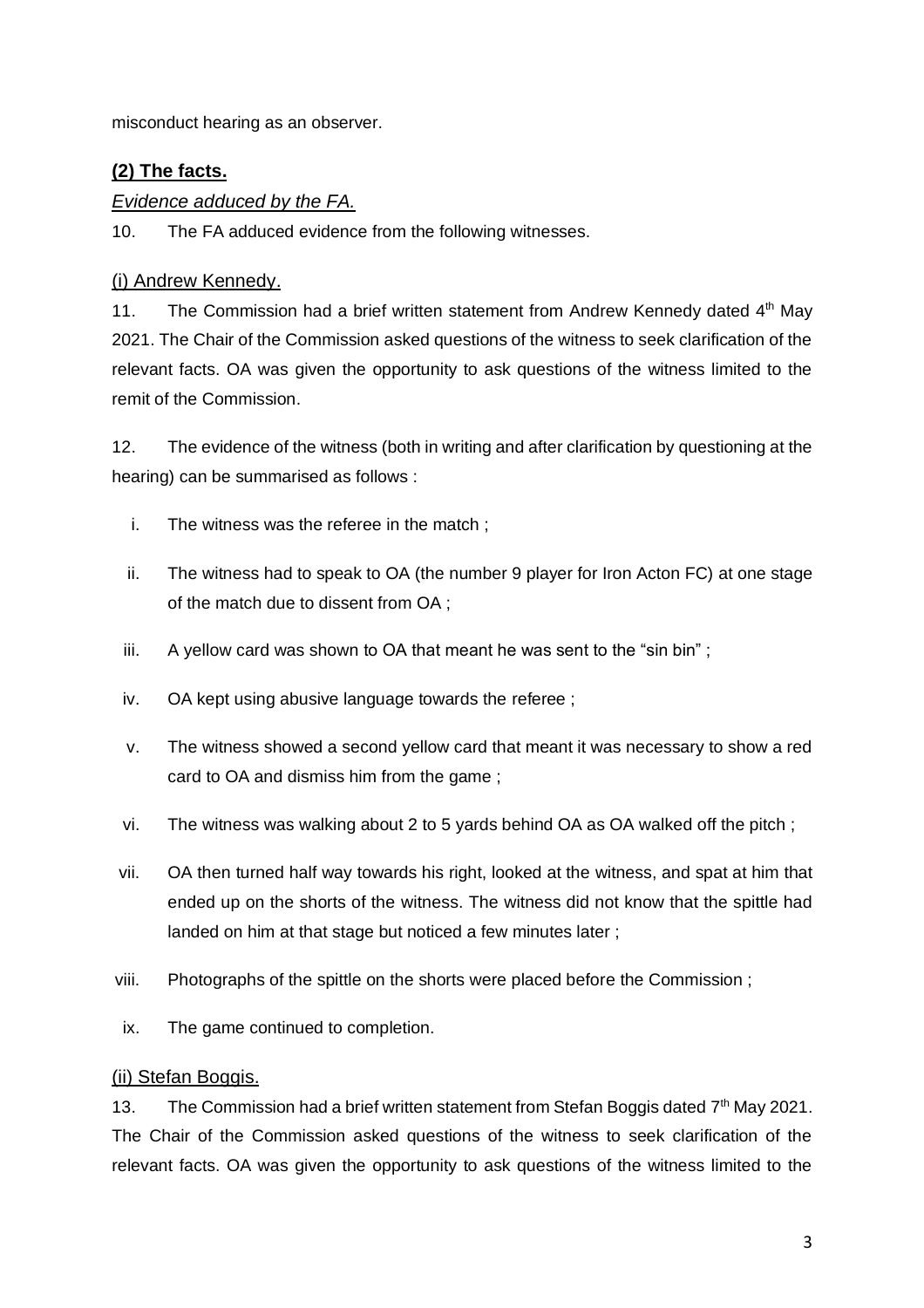remit of the Commission.

14. The evidence of the witness (both in writing and after clarification by questioning at the hearing) can be summarised as follows :

- i. The witness is a Committee Member for Wotton Rovers FC ;
- ii. The referee showed the Iron Acton FC Number 9 a yellow card during the match ;
- iii. The player started to walk off towards the side of the pitch. The referee started to follow the player ;
- iv. The player turned around and appeared to spit at the referee. The player moved his head back and then forward as if spitting ;
- v. This perception of spitting was based on the fact the referee stopped and seemed to take evasive action ;
- vi. The spitting appeared to be aimed at the "*referee's feet rather than upper body*" ;
- vii. The witness was about half the length of the football pitch away from the location of the relevant player and the referee at the time.

#### (iii) David Lee.

15. The Commission had a brief written statement from David Lee dated  $5<sup>th</sup>$  May 2021. The Chair of the Commission asked questions of the witness to seek clarification of the relevant facts. OA was given the opportunity to ask questions of the witness limited to the remit of the Commission.

16. The evidence of the witness (both in writing and after clarification by questioning at the hearing) can be summarised as follows :

- i. The witness is a Committee Member for Wotton Rovers FC ;
- ii. The referee showed an Iron Acton FC player a yellow card during the match ;
- iii. The player turned around to walk off but then turned back to the referee and it looked like the player spat at the referee ;
- iv. The player did not fully turn around but had turned about two thirds and appeared to spit in the direction of the referee. The player was "*more side on to the referee*" as he spat ;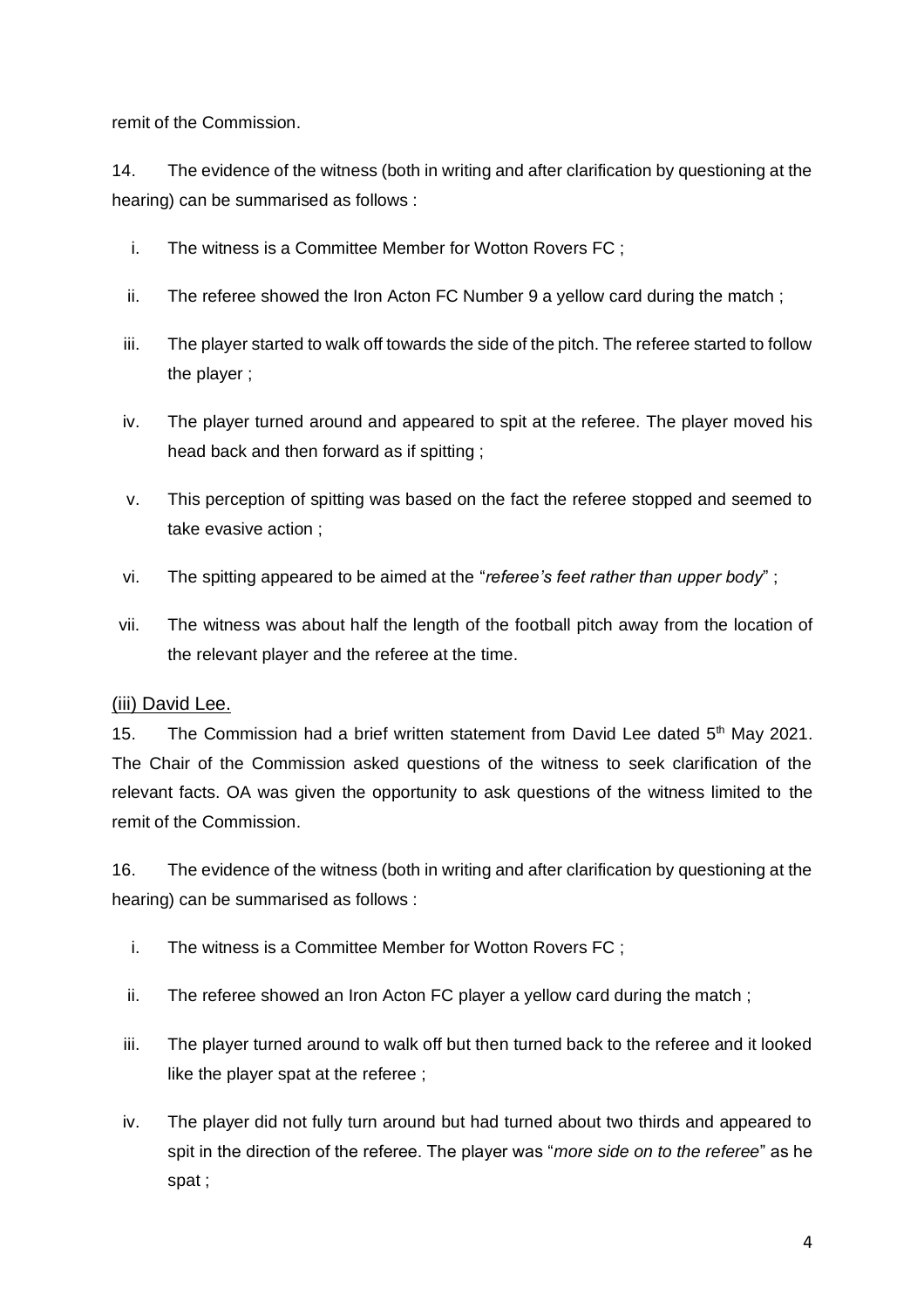- v. The player was then shown a red card ;
- vi. The witness was about 40 yards from the incident.

#### *Evidence adduced by OA.*

#### (i) Osayame Albangbee.

17. The Commission had a written statement from Osayame Albangbee by way of email document sent on 10th May 2021. The Chair of the Commission asked questions of the witness to seek clarification of the relevant facts.

18. The evidence of the witness (both in writing and after clarification by questioning at the hearing) can be summarised as follows :

- i. The witness plays as the Iron Acton FC number 9 ;
- ii. During the match, the witness was shown a yellow card by the referee and was sent to the "sin bin" ;
- iii. The witness was frustrated by that decision but obeyed the decision and began to walk off the pitch ;
- iv. As he walked off the pitch, he cleared his throat to spit on the floor to his right hand side. He was unaware at the time that the referee was nearby ;
- v. He turned to his right as he spat and saw the referee brandishing a red card ;
- vi. The referee alleged that the witness had spat at him. The witness stated to the referee that he had not spat at him ;
- vii. The referee showed the witness his boot where he said some spittle had landed ;
- viii. The witness apologised to the referee if he had spat on him and said he had not deliberately spat at him ;
- ix. The witness left the field of play for the rest of the match due to the red card.

#### (ii) Chris Sweet.

19. The Commission had a written statement from Chris Sweet by way of email document sent on 8<sup>th</sup> May 2021. The Chair of the Commission asked questions of the witness to seek clarification of the relevant facts.

20. The evidence of the witness (both in writing and after clarification by questioning at the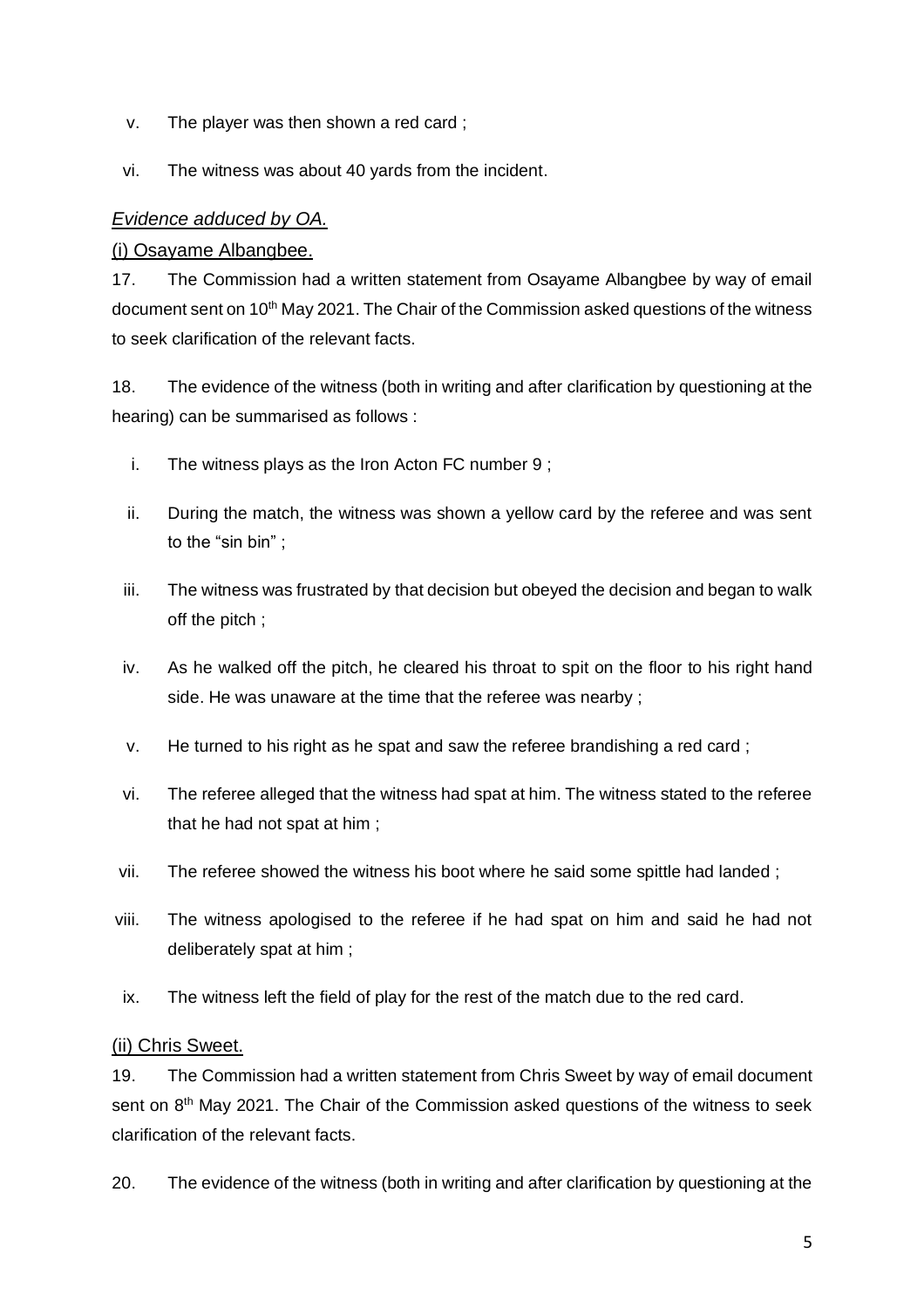hearing) can be summarised as follows :

- i. The witness is First Team Manager for Iron Acton FC ;
- ii. OA was shown a yellow card during the match by the referee and sent to the "sin bin". This meant he began to walk towards the witness ;
- iii. The referee followed OA and was behind OA.
- iv. As OA walked towards the witness to leave the pitch, something must have been said because the referee showed OA a red card and said "*you can have a red for that*" ;
- v. The referee said "*you've just spat at me I'm reporting you*" ;
- vi. OA responded by saying "*I was spitting at the floor not at you*" ;
- vii. The witness did not actually see OA spit ;
- viii. The witness was about 5 to 10m away from the incident.

#### (iii) Sean Stinchcombe.

21. The Commission had a written statement from Sean Stinchcombe by way of email document sent on 9<sup>th</sup> May 2021. The Chair of the Commission asked questions of the witness to seek clarification of the relevant facts.

22. The evidence of the witness (both in writing and after clarification by questioning at the hearing) can be summarised as follows :

- i. The witness is a Coach for Iron Acton FC ;
- ii. OA was shown a yellow card during the match by the referee and sent to the "sin bin";
- iii. As OA walked towards the witness to leave the pitch, something must have been said because the referee showed OA a red card ;
- iv. The witness was about 5 metres from the relevant events ;
- v. OA looked at the referee, then turned back towards the witness ;
- vi. OA then turned his head to the right and down towards the floor. By this point, the referee was "*right behind*" OA and said that OA had "*just spat at him*" ;
- vii. The witness did not actually see OA spit ;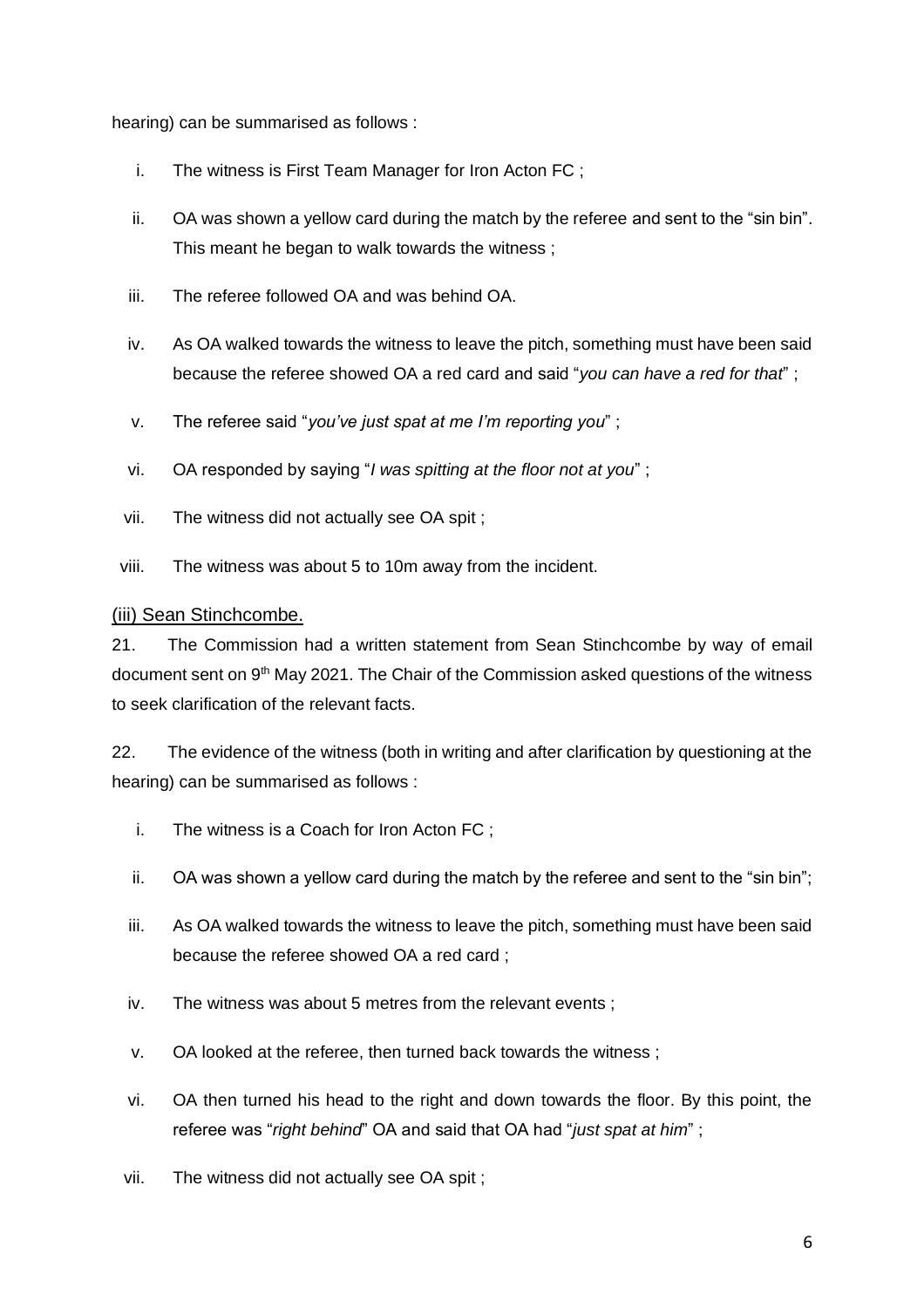viii. OA responded by saying he had not spat at the referee.

#### (iv) Luke Haddow.

23. The Commission had a written statement from Luke Haddow by way of email document sent on 10th May 2021. The Chair of the Commission asked questions of the witness to seek clarification of the relevant facts.

24. The evidence of the witness (both in writing and after clarification by questioning at the hearing) can be summarised as follows :

- i. The witness is a player for Iron Acton FC ;
- ii. The witness saw OA receive a yellow card from the referee due to using abusive language ;
- iii. OA started to walk away from the referee and was followed by the referee ;
- iv. The referee showed OA a red card ;
- v. OA looked frustrated and spat at the ground at a time when the referee was near OA. The referee appeared to be facing OA as OA spat ;
- vi. The referee was near OA when OA spat towards the ground ;
- vii. The witness was about 10m from the scene of the incident.

25. At the conclusion of the evidence heard by the Commission, OA was invited to make any further submissions he wished to advance.

26. OA was asked to state at this stage frankly whether he felt the remote video hearing had been conducted so as to afford him a fair hearing. He confirmed he believed he had been given a fair hearing and given a fair opportunity to present his case to the Commission.

### **(3) The Commission's factual findings.**

27. The burden of proof is borne by the FA to prove each of these serious allegations upon the balance of probability.

28. The Commission noted that the allegations are plainly serious and cogent evidence is required upon the balance of probability to establish each allegation.

29. Having considered all of the evidence before the Commission and the submissions made on behalf of the FA and OA, the Commission concluded that neither allegation was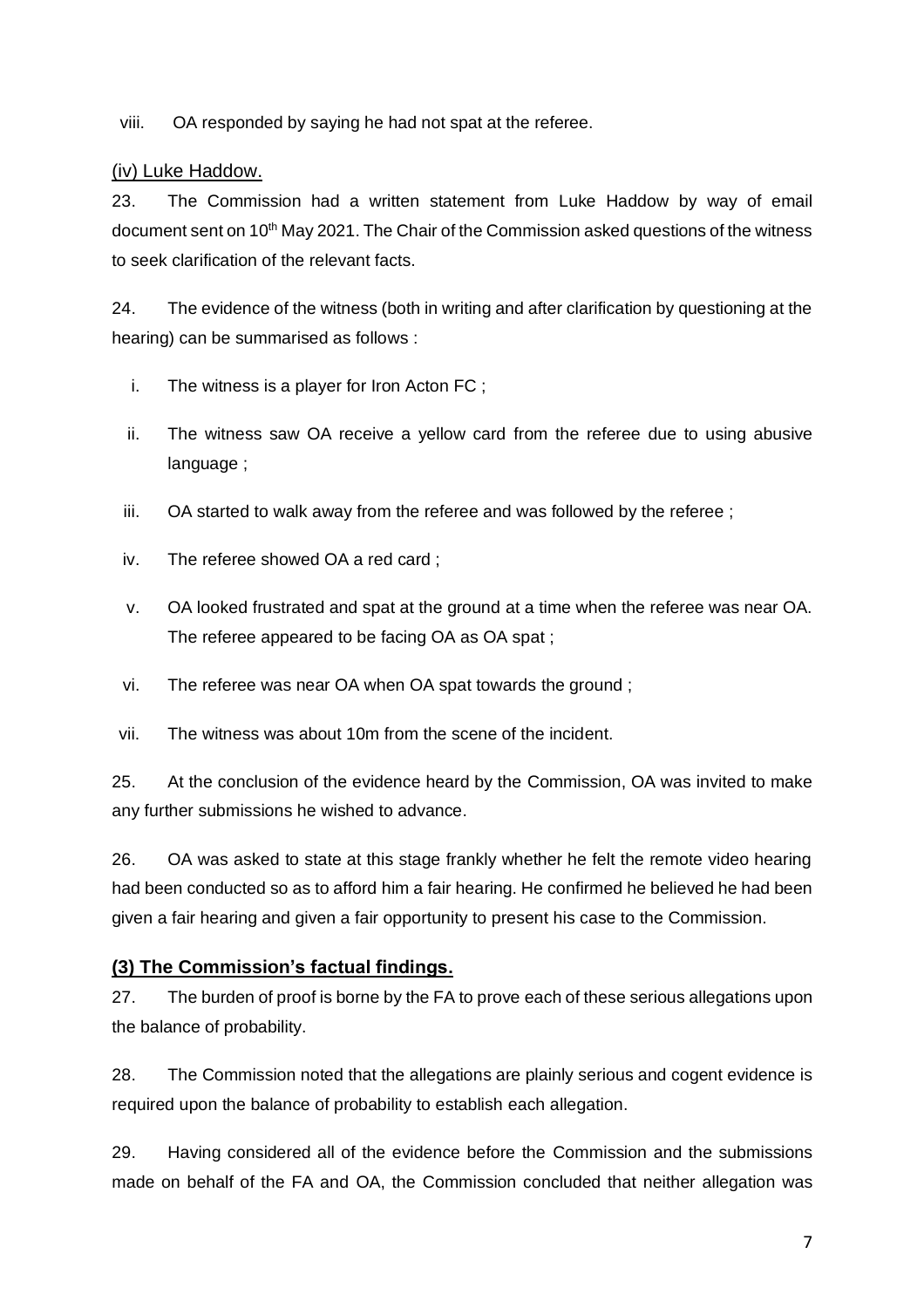proved upon the balance of probability.

- 30. The reasons for arriving at this conclusion are as follows :
	- i. The Commission found the evidence adduced both on behalf of the FA and OA to be credible and straightforward ;
	- ii. All the witnesses who appeared before the Commission were plainly attempting to give their best and honest recollection of the material events ;
	- iii. Plainly OA's behaviour towards the referee by way of abusive language (met with two yellow cards and thereby a red card) had led to some frustration on the part of OA ;
	- iv. That behaviour of OA most probably also caused some frustration to the referee ;
	- v. The evidence adduced by OA showed that OA accepted he had spat but that he had not *deliberately* spat at the referee ;
	- vi. The witnesses Chris Sweet, Sean Stinchcombe and Luke Haddow all witnessed events at reasonably close quarters. Their evidence, both individually and cumulatively, supported the assertion that the referee had walked close to and behind OA at a time when OA turned partially and spat towards the floor ;
- vii. The Commission concluded that some spittle had landed on the referee. Such a conclusion was not challenged by OA ;
- viii. The evidence adduced by the FA (beyond that of the referee himself) was from witnesses who were either "*half the length of a football pitch*" away (Stefan Boggis) or about 40 yards away (David Lee). Their view was not sensibly as good as that of those witnesses closer to the incident ;
- ix. Stefan Boggis (called by the FA) asserted that OA seemed to spit towards the "*referee's feet rather than upper body*". This supported to a degree the assertion by OA that he was spitting towards the floor ;
- x. David Lee (called by the FA) stated that OA "*did not fully turn around but had turned about two thirds and appeared to spit in the direction of the referee. The player was more side on to the referee as he spat*". This evidence to a degree supported OA's assertion that he spat as he turned his head and that he did not fully face the referee at the point he spat ;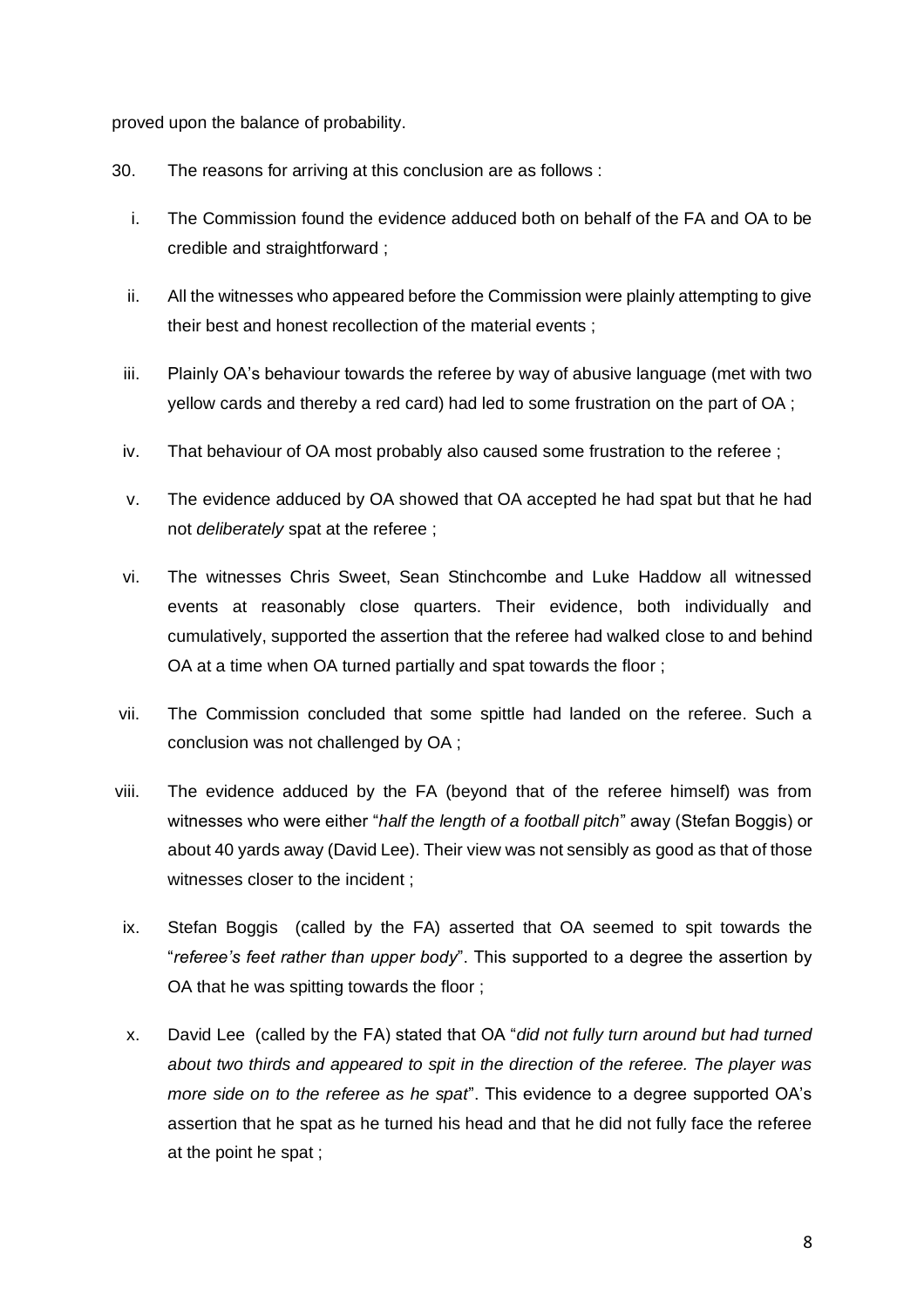- xi. The Commission concluded that Andrew Kennedy was plainly an honest witness who had genuinely concluded at the time that OA had spat at him :
- xii. The issue for the Commission, however, was to determine whether on the balance of probability it concluded that OA *deliberately* spat at the referee intending thereby to spit on him ;
- xiii. In addition, it was plain that the referee had begun to walk immediately behind OA at a time when OA was walking away and at a time that OA may genuinely not have realised the close proximity of the referee behind him as he turned around ;
- xiv. In all of the circumstances of this case, the Commission concluded that it could not conclude on the balance of probability that OA deliberately spat at the referee as opposed to spitting towards the floor in the direction of the referee with some spittle landing on the referee's shorts ;
- xv. The FA did not put their case on the basis of *negligence* or *recklessness* but on the basis of *intent* ;
- xvi. Accordingly, the Commission concluded that neither charge (both of which relied upon OA committing a deliberate act to spit at and on the referee) were proved on the balance of probability ;
- xvii. Each charge was therefore found not proven.

31. Accordingly, each allegation pursuant to rule E3.1 was found not proven on the balance of probability.

#### **Concluding comments.**

32. Even though no allegation of misconduct was found proven, the Commission deprecates the fact that OA chose to spit on the field of play during a match.

33. Such behaviour of spitting by OA is unattractive, unbecoming, and highly unpleasant even in the absence of a global health crisis.

34. During a global health crisis, such behaviour is not acceptable at all. It is potentially dangerous and likely to cause real anxiety to others. OA should not have spat during the match.

35. The Commission hopes and expects that Iron Acton FC and OA will appreciate that the conduct of OA was inappropriate and unpleasant in the hope it will not be repeated in the